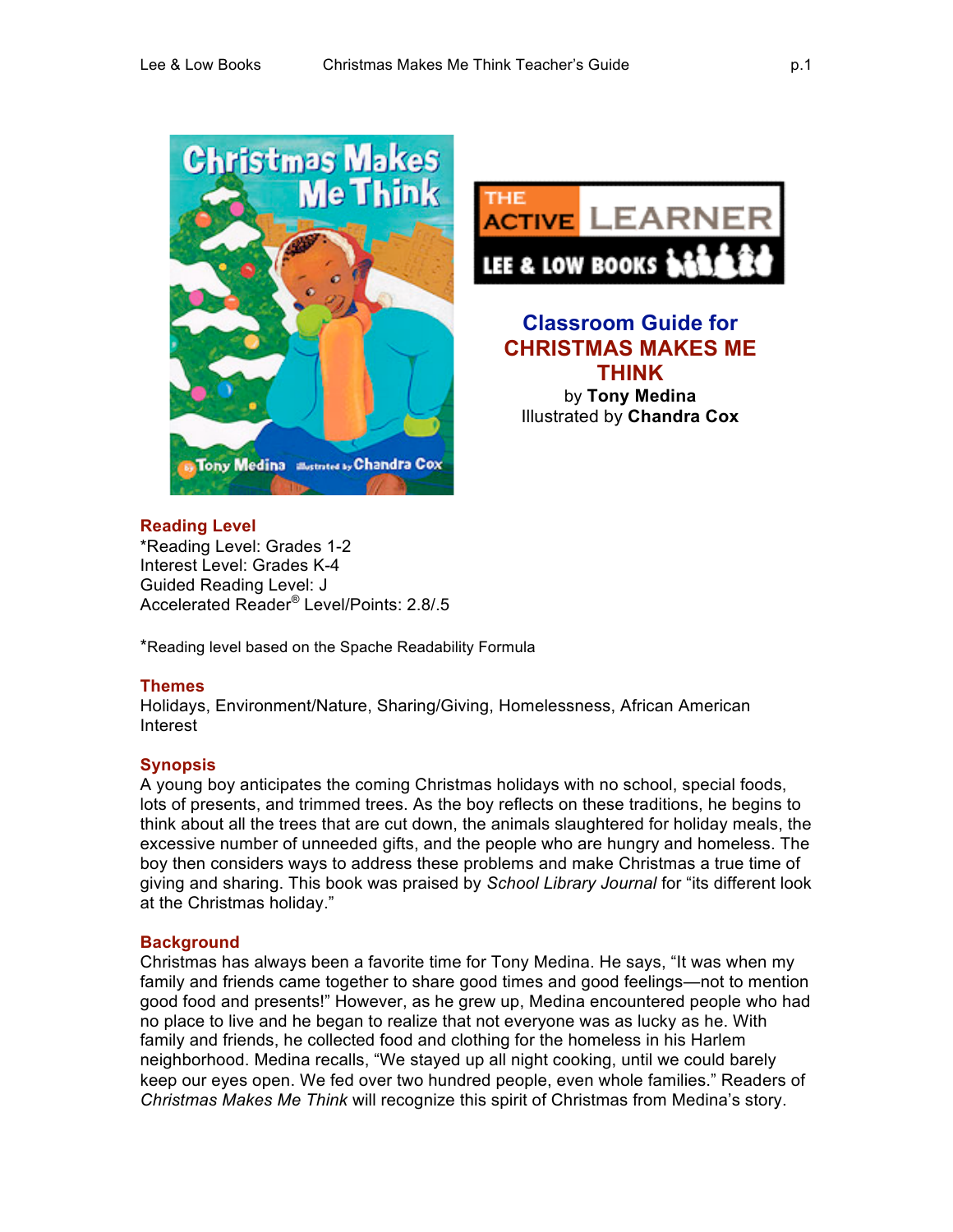# **Teaching Tip**

This is an excellent selection to include in your collection of holiday books.

# **BEFORE READING Prereading Focus Questions**

Before introducing the book, share the background information with students. Then you may wish to set the stage for reading with questions such as the following.

- 1. Why do people celebrate holidays? What are some ways they celebrate them?
- 2. What is your favorite holiday? Why? What is special about it?
- 3. With whom do you usually spend your holidays?
- 4. Why is education important? How can it make a difference in your life?
- 5. What are some things you enjoy sharing with others? How does sharing make you feel?

# **Exploring the Book**

Display the book and discuss the title with students. Ask them what might Christmas make them think about. What thoughts might the boy in the story be having?

Study the illustrations and encourage students to determine how the artist created them.

Read the dedications. Ask students if they offer clues to the story, and to the author's and illustrator's feelings.

# **Setting a Purpose for Reading**

Have students read to find out why Christmas makes the boy think and what he thinks about.

# **VOCABULARY**

Students will be familiar with most words in this book, but you can reinforce meaning with this activity. Draw two large outlines of Christmas stockings on the chalkboard. Label the first stocking **nouns** and the second stocking **adjectives**, and write the words below in each stocking. Review that a noun names a person, place, or thing, and an adjective describes a noun. Then have students take turns making up oral sentences using at least one word from each stocking.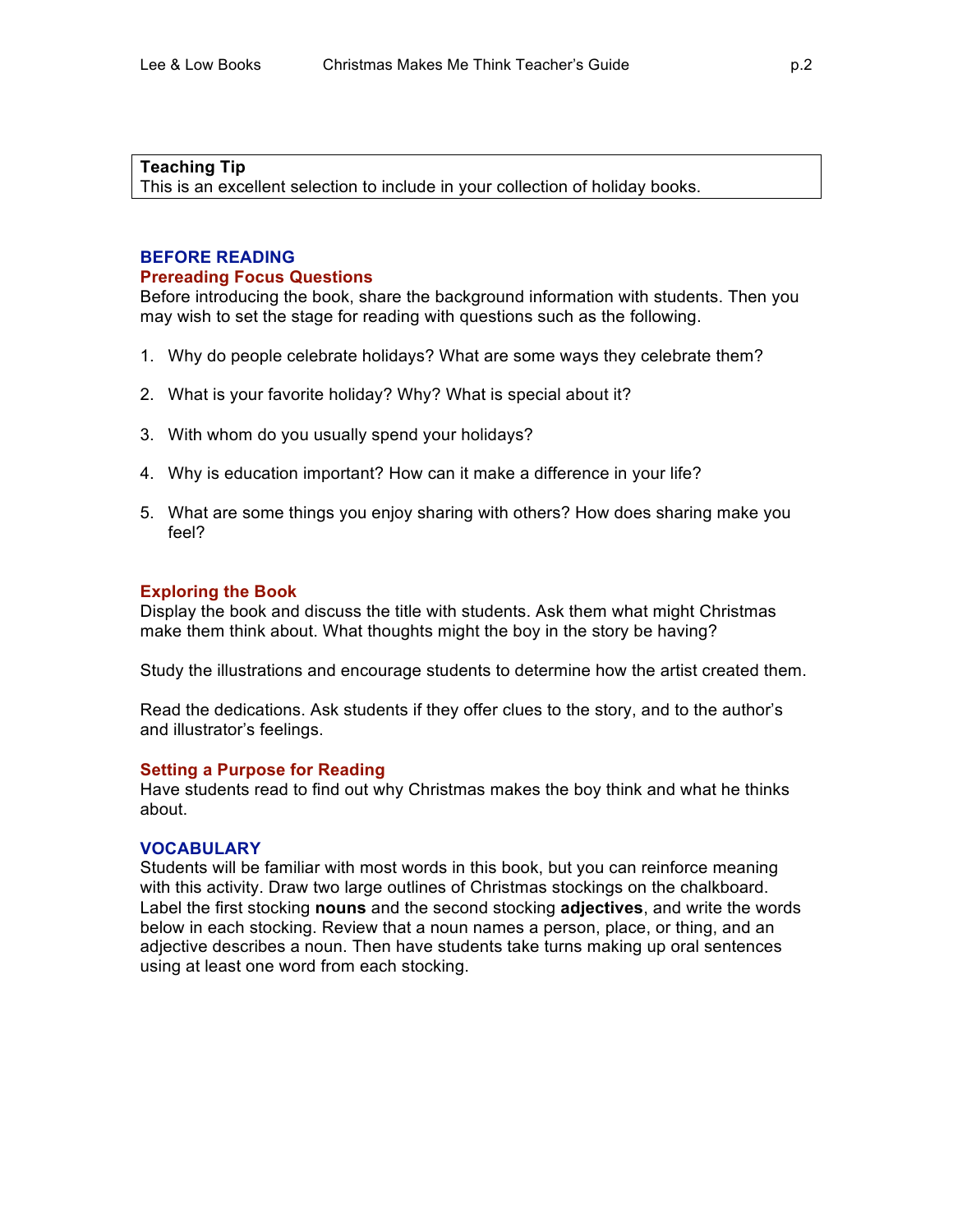| Stocking 1: | <b>Nouns</b> | <b>Stocking 2:</b> | <b>Adjectives</b> |
|-------------|--------------|--------------------|-------------------|
| time        | presents     | favorite           | chocolate         |
| cake        | turkey       | big                | bright            |
| tree        | pigs         | colorful           | fancy             |
| lights      | bulbs        | lots               | nice              |
| toys        | clothes      | good               | homeless          |
| shoes       | stocking     | hot                |                   |
| hats        | scarves      |                    |                   |
| soup        | songs        |                    |                   |

# **AFTER READING**

# **Discussion Questions**

After students have read the book, use these or similar questions to generate discussion, enhance comprehension, and develop appreciation. Encourage students to refer back to the book to support their responses.

- 1. Who is telling this story? How do you know?
- 2. How does the boy feel about Christmas in the beginning of the story? How do his feelings change? Why do they change?
- 3. Why does the boy worry about Christmas trees?
- 4. How does the boy change his mind about turkeys and pigs at Christmas?
- 5. What does the boy realize about his toys and clothes?
- 6. Why does the boy think he should share his presents?
- 7. What does the boy mean by being "new" Santas?
- 8. What is the message of this book?

# **Literature Circles**

If you use literature circles during reading time, students might find the following suggestions helpful in focusing on the different roles of the group members.

- The **Questioner** might use questions similar to those in the Discussion Questions section of this guide to help group members explore the book.
- The **Passage Locator** might look for ways that the boy's feelings change.
- The **Illustrato**r might draw scenes from the book using different media.
- The **Connector** might find other books with holiday themes.
- The **Summarizer** should provide a brief summary of each section that the group has completed.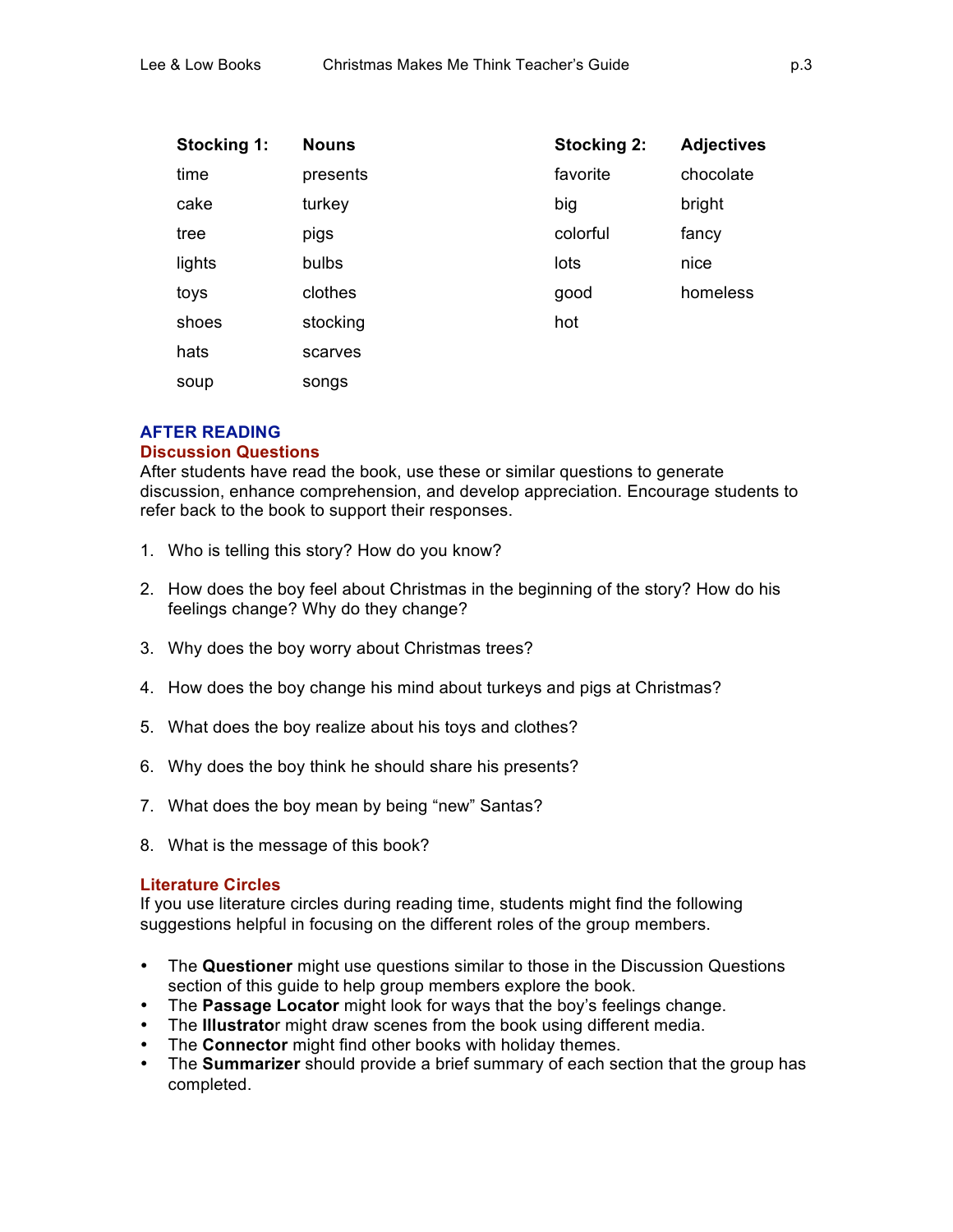• The **Investigator** might collect books and other materials with ideas for helping in a school or community.

**\***There are many resource books available with more information about organizing and implementing literature circles. Three such books you may wish to refer to are: *Getting Started with Literature Circles* by Katherine L. Schlick Noe and Nancy J. Johnson (Christopher-Gordon, 1999), *Literature Circles: Voice And Choice in Book Clubs and Reading Groups* by Harvey Daniels (Stenhouse, 2002), and *Literature Circles Resource Guide* by Bonnie Campbell Hill, Katherine L. Schlick Noe, and Nancy J. Johnson (Christopher-Gordon, 2000).

# **Reader's Response**

Use the following questions or similar ones to help students practice active reading and personalize their responses to what they have read. Suggest that students respond in reader's journals, oral discussion, or drawings.

- 1. Do you agree with the boy's ideas of how to celebrate Christmas? Why or why not?
- 2. What would you give up to make things better for someone else?
- 3. The boy suggests that people could just visit a tree and give it presents. What present would you give a tree?
- 4. Lots of children have toys they don't ever play with. What ideas do you have for "recycling" such toys?
- 5. How could people make Christmas last "a week, a month, or even a year"?

# **Other Writing Activities**

You may wish to have students participate in one or more of the following writing activities. Set aside time for students to share and discuss their work.

- 1. After reading *Christmas Makes Me Think*, students might write their own holiday stories.
- 2. Some students may wish to write a proposal for a class activity to help others. Suggest students brainstorm ideas with a partner or in a small group beforehand.
- 3. Have students turn to the page showing the boy sitting on a pile of presents. Ask them to imagine a gift that might be in one of the packages and then write a description of the gift without naming it. Students can then read their descriptions aloud for classmates to guess the gift.
- 4. Some students might enjoy writing a menu for a holiday celebration.

# **ELL/ESL Teaching Strategies**

These strategies might be helpful to use with students who are English language learners or who are learning to speak English as a second language.

1. Make key words as concrete as possible by linking them to the art. Use the list of nouns in the Vocabulary section to help students make associations.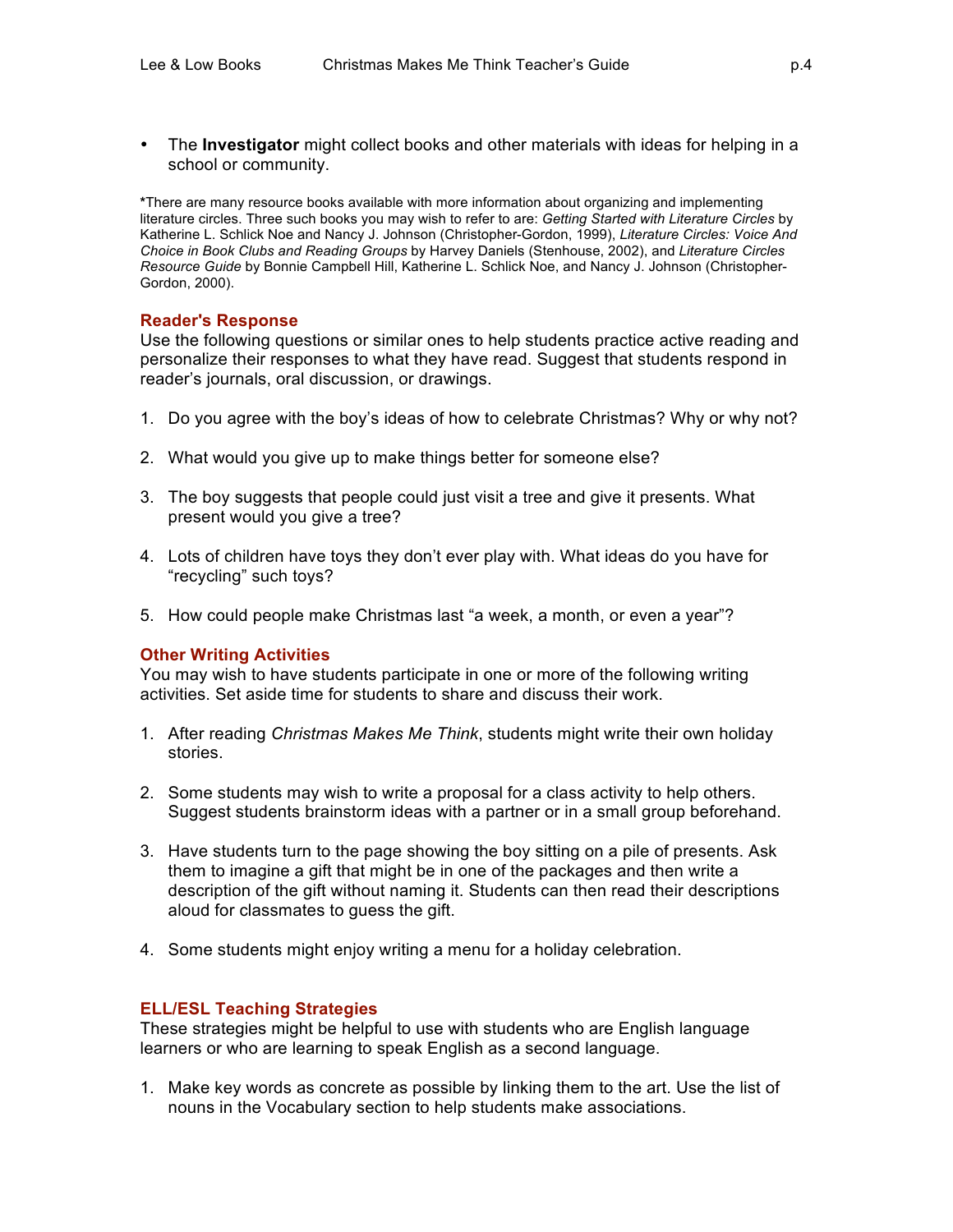- 2. Read the story aloud slowly, repeating lines for emphasis. Invite students to join in on subsequent readings.
- 3. Use the illustrations in the book to expand students' understanding and vocabulary. For example, for the first illustration the following statements could be made: The boy has on a blue jacket. He is carrying two bags. His mother is coming out of a store. There is a bike in the store window. There is a tree in the window.

#### **INTERDISCIPLINARY ACTIVITIES**

To help students integrate their reading experiences with other curriculum areas, you might try some of the following activities.

#### **Language Arts**

- 1. Point out to students that some of the lines in this book rhyme, then challenge students to identify the rhyming words. Follow up by having students write their own rhymes about a holiday they enjoy.
- 2. Draw attention to the line "and presents piled to the moon." Explain that this is an exaggeration. Tell students that writers sometimes use exaggeration to get the attention of readers when making a point. Encourage students to think of common exaggerations that people use and then to try writing their own.

#### **Social Studies**

- 1. At the end of the book, the author lists several ways that students can help out in their community. You might use the book as a way to launch your own class project for making a difference in terms of the environment, service programs, or helping the needy.
- 2. Start a bulletin board display of news clippings about different kinds of community celebrations. Place a United States map in the center of the display. Arrange the articles around the map and use colored yarn and thumbtacks to link each celebration with the town or city in which it takes place.

#### **Math**

Remind students that in the book, the boy hands out hats and gloves and scarves to homeless people. Present math problems relating to this idea. For example: It costs two dollars for a pair of mittens. How much will the boy need to buy ten pairs to give away? Have each student make up a problem, then set aside time for students to present their problems to the class for solving.

# **Science**

In the story, the boy thinks it would be better to visit a tree and give it presents rather than cut down lots of trees to decorate. Have students look into other ways that communities deal with Christmas trees. For example, some people buy living trees that can be planted later. Others buy artificial trees that can be used for many years. Some communities recycle discarded trees by making mulch from them.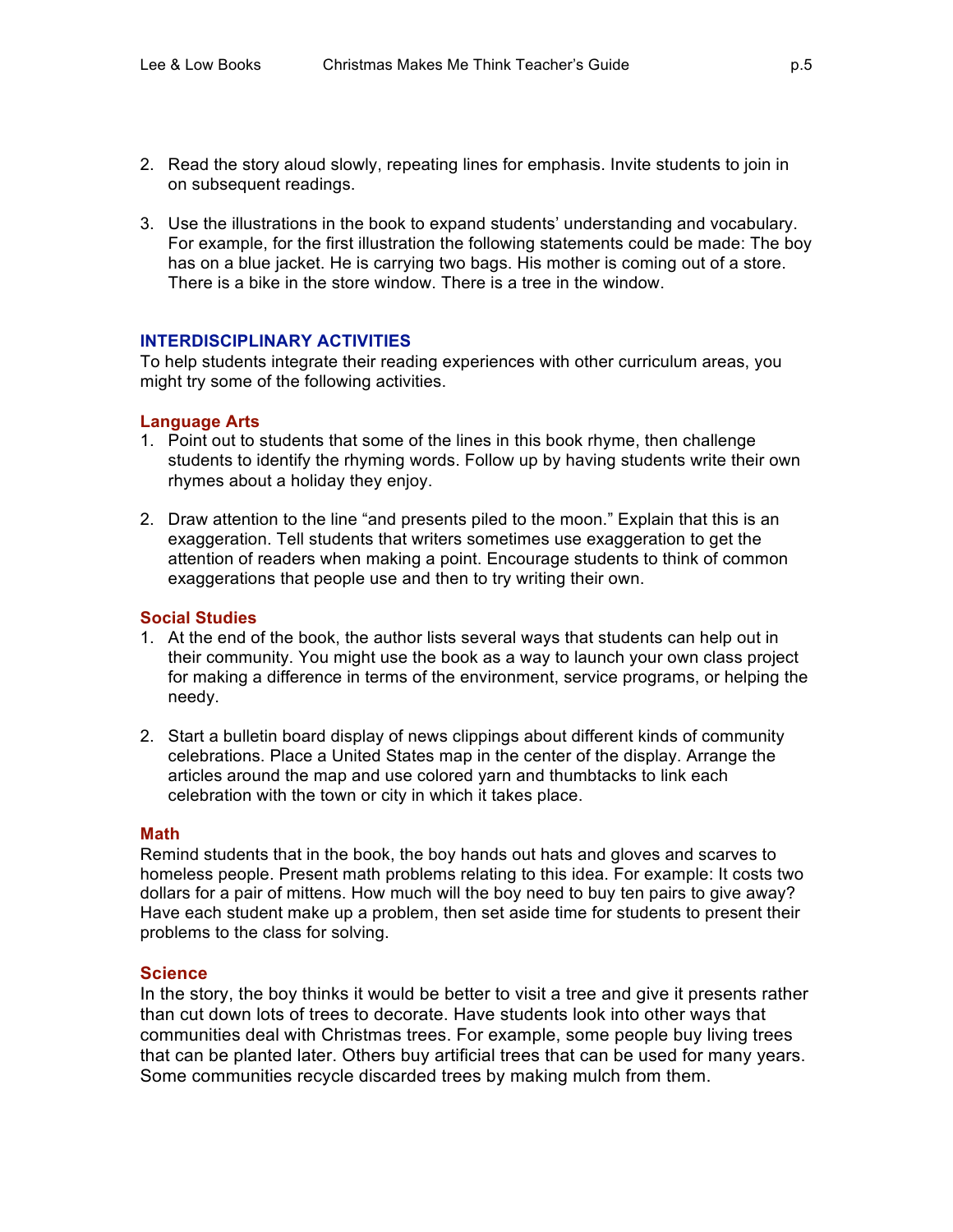When students have completed their research, hold a tree conference. Based on their findings, students might consider making recommendations to your own community.

#### **ABOUT THE AUTHOR**

**Tony Medina** grew up in the projects in the South Bronx of New York city. He graduated from Baruch College with a B.A. in literature, and is currently an associate professor of creative writing at Howard University. Medina is known as a children's book author and a poet, and was chosen by *Writer's Digest* as one of the top ten poets to watch in the new millennium. In addition to *Christmas Makes Me Think*, Medina is the author of the children's books *I And I: Bob Marley*, *Love To Langston*, and *DeShawn Days*, and is a contributor to *Love To Mamá: A Tribute To Mothers*. As an advocate for literacy among today's youth, Medina emphasizes not only the importance of being able to read, but of loving to read. As a young reader, his favorite book was *Flowers for Algernon* by Daniel Keyes. Medina has also written extensively for an adult audience, including several volumes of poetry.

# **ABOUT THE ILLUSTRATOR**

**Chandra Cox** is an artist whose paintings and sculptures have been exhibited throughout the United States. She earned her B.A. at Hampton University and an M.F.A. at The Ohio State University. She has traveled extensively in West Africa and much of her work reflects African patterns and forms. Cox is presently the Director of the College of Art and Design at North Carolina State University in Raleigh. *Christmas Makes Me Think* was her first picture book. The illustrations were created from cut paper, paint, pastel, and colored pencil.

#### **Book Information**

\$8.95, PAPERBACK ISBN 978-1-60060-345-7 32 pages, 8 1/8 x 10-5/16 Reading Level: Grades 1-2 (Reading level based on the Spache Readability Formula) Interest Level: Grades K-4 Guided Reading Level: J Accelerated Reader® Level/Points: 2.5/0.5 Themes: Holidays, Environment/Nature, Sharing/Giving, Homelessness, African American Interest

# **RESOURCES ON THE WEB**

Learn more about *Christmas Makes Me Think* at http://www.leeandlow.com/books/34/pb/christmas\_makes\_me\_think

# **Also by Tony Medina**

**DeShawn Days:** http://www.leeandlow.com/books/41/hc/deshawn\_days **Love to Langston** http://www.leeandlow.com/books/81/hc/love\_to\_langston

# **BookTalk with Tony Medina on** *Christmas Makes Me Think***:**

http://www.leeandlow.com/p/medina.mhtml